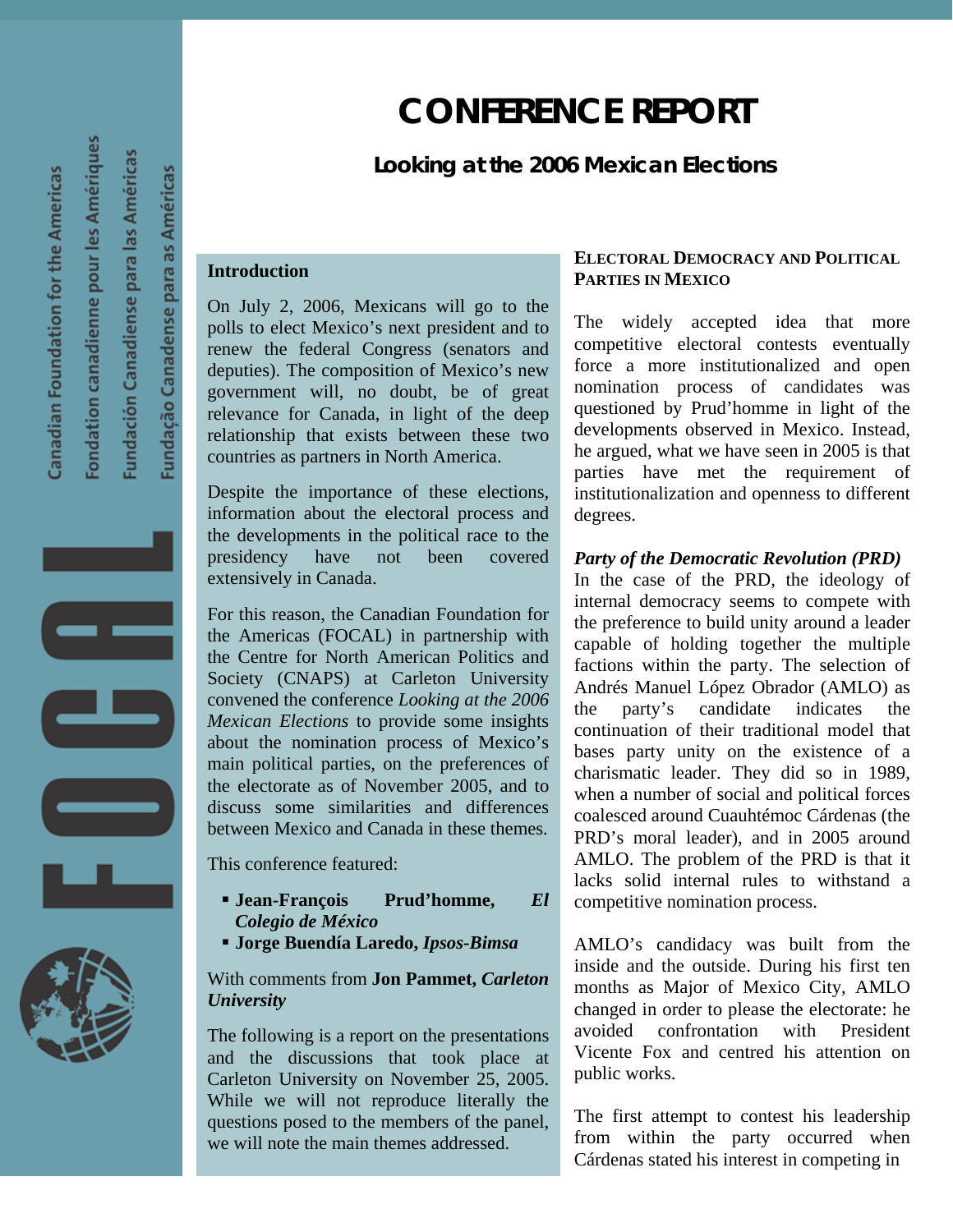

the PRD's primaries, but that came to an end by July 2005 when he officially withdrew from the competition. Without Cárdenas' bid, AMLO became the natural—and only—candidate for the party. With the decision of Congress to strip AMLO of his political immunity to face charges of contempt of court his popularity increased significantly.

His challenge now, however, is that he is more popular than his party. That is why he has created a parallel structure known as "citizen networks of support" (*redes ciudadanas de apoyo*)—just as Vicente Fox did in the lead up to the 2000 presidential elections with "Fox's Friends" (*Amigos de Fox*).

Because he was identified as a candidate much earlier than the rest, AMLO has appeared as the front-runner in most polls. In the last months of 2005, however, the distance between him and the other candidates in the electorate's preferences was not so large anymore.

Tension between the strength of the charismatic leader and the different factions within the PRD is expressed at the local level. Of particular interest were the primary elections in Mexico City of December 4, 2005, where Marcelo Ebrard (close to AMLO) and Jesús Ortega (leader of the faction *New Left* or "*Chuchos*") were contending for the PRD candidature for Mexico's city local elections.

## *National Action Party (PAN)*

Until 2005, PAN's delegates—elected by party members—used to select their party's candidates through party conventions. However, as elections became more competitive, the party was confronted with the need to widen participation and to become a mass party without losing the reins of the party. The PAN, thus, decided to opt for primaries to select its candidates, and launched a very aggressive campaign to seek new members.

The PAN held discussions about what method to use to undertake their primaries. One option was to have just one round—the preferred option of former Minister of Interior, Santiago Creel.

Another option was to undertake three regional primaries, which would favour the less-known candidate to the electorate (in this case Felipe Calderón). In the end the latter option was selected and Felipe Calderón was able to achieve a solid victory. This process gave the party great legitimacy in the eyes of the electorate, which explains the increasing electoral support for the PAN/Calderón in the last months.

## *Party of the Institutional Revolution (PRI)*

The PRI is the most institutionalized party. When it was in power, the not written rule was that the outgoing president could designate its successor (*dedazo)*—a process that was replicated in the nomination processes in the different levels of government. The party's capacity to do so and to retain internal discipline was lost when the PRI lost the presidential elections of 2000.

Currently the PRI's challenge is to try to substitute the president's informal capacity to nominate its successor with some type of formal nomination procedure that would be accepted by most of the party's sectors (including the unions). Tensions between Roberto Madrazo (former President of the party and now its official candidate) and Elba Esther Gordillo (former Secretary General of the party) illustrate the deep divisions that exist within the  $PRI<sup>1</sup>$  $PRI<sup>1</sup>$  $PRI<sup>1</sup>$ . Prior to the primary elections, a new faction— *Democratic Union*, better known as *"All united against Madrazo"* or TUCOM—was created to contend against Madrazo in the PRI's internal process. Members of TUCOM organized their own primaries to select their candidate—won by Arturo Montiel (former Governor of the State of Mexico). Montiel withdrew from the contest when his ownership of unaccounted properties in other countries was reported in the media. In the end, the selection of the candidate was done in the same old way and it led to Madrazo's victory.

In general, despite the attempt to create internal rules to select candidates, the PRI has found it difficult to present itself to the electorate as a new party. In terms of structure, the PRI is strong, but it has a questionable nomination process. To reach out to the electorate they will need to design solid campaigns.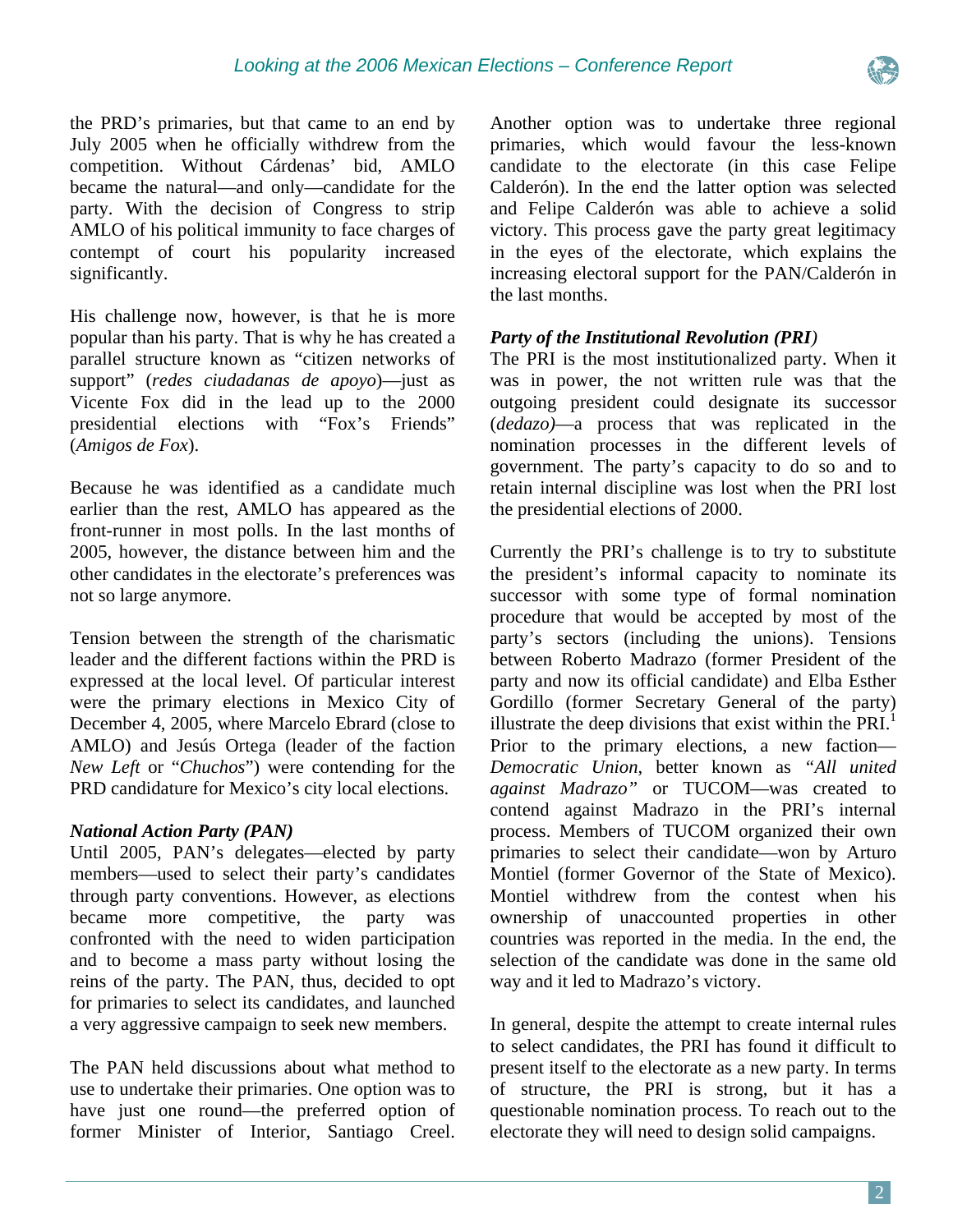

#### **LOOKING AT THE 2006: ELECTORAL PREFERENCES AS OF NOVEMBER 2005**

According to Buendía, an historical analysis of a series of polls undertaken by the diverse polling companies show (with few exceptions) that AMLO had been the front-runner up to November 2005. In polls taken during the last quarter of 2005 Calderón appeared in second place with 3 to 5 points of difference with Madrazo. The results of the poll conducted by Ipsos-Bimsa between September and November 2005 [http://*www.focal.ca/projects/interamericanaffairs/mexico/ CANADA%20VOTE%20CHOICE.ppt*] show that the distance between the three candidates is not that large anymore and that if anything the 2006 elections will be a close three-party race.

He stressed that the key variables analyzed for vote choice in 2006 were:

- Candidates' popularity
- Partisanship
- Independent voters
- Presidential approval and state of the economy

## *Candidates' popularity*

In terms of the *popularity* of the candidates, he mentioned that name recognition of AMLO has remained at high levels through time (over 90%). The most remarkable change is that of Felipe Calderón, whose name recognition rose from levels below 50% in February to 84% in November 2005. This is explained by the PAN's internal nomination process. In both these cases, positive opinions about the candidates outnumber the negative ones. In the case of Madrazo, although the level of name recognition is high (94%), he does not have a good image—explained in great measure because he is the candidate of the PRI.

## *Partisanship*

Party identification (ID) is relevant to identify the partisan vote. According to the results of the Ipsos-Bimsa poll we see that between July 2003 and November 2005 party ID for the PRI declined since May. The PAN's party ID was also negatively affected after the impeachment process against AMLO. Results show that none of the parties can rely exclusively on partisan vote to win the elections. Independent voters—those that do not identify with any party in particular—thus will be determinant in the outcome of the 2006 elections.

#### *Independent voters*

As of November 2005, AMLO had the support of PRD's sympathizers, and the majority of independents. But he had the support as well from certain PAN and PRI sympathizers—something to take note of in the event of strategic voting. This is explained by the perception among these people of AMLO as the embodiment of change. In this sense, Buendía argued, it could be said that AMLO is not the substitute of Cárdenas; rather, he seems to be the substitute of Vicente Fox in 2000.

Support for AMLO from independents reached its peak during the impeachment process, declining afterwards.<sup>[2](#page-4-1)</sup> Some of that support had gone to the Ecologist Green Party of Mexico (PVEM). However, if t[he](#page-4-2) PVEM formed an alliance with the PRI $<sup>3</sup>$  then</sup> part of that support would return to AMLO.

### *Presidential Approval and State of the Economy*

Generally, the poll shows that people dissatisfied with the status quo and who disapprove the current government's performance tend to prefer AMLO over Madrazo. Instead, those who are satisfied with the performance of the current government tend to support Calderón.

#### **A GLANCE AT THESE CHALLENGES FROM CANADA**

Efforts to solve the democratic deficit within political parties—*i.e.* the creation of mechanisms to foster greater transparency in the selection of candidates remain pending in Canadian parties as well, according to Pammet. This lack of internal democracy causes legitimacy problems, expressed in the distrust of the general public to the parties' capacity to overcome the democratic deficit.

Party identification in Canada is expressed differently. To begin with, support for a party is not necessarily long-term, and the concept of "independent voters" does not exist. Another thing that is interesting to analyze is the connection between economic performance and electoral behaviour. It is generally presumed that the state of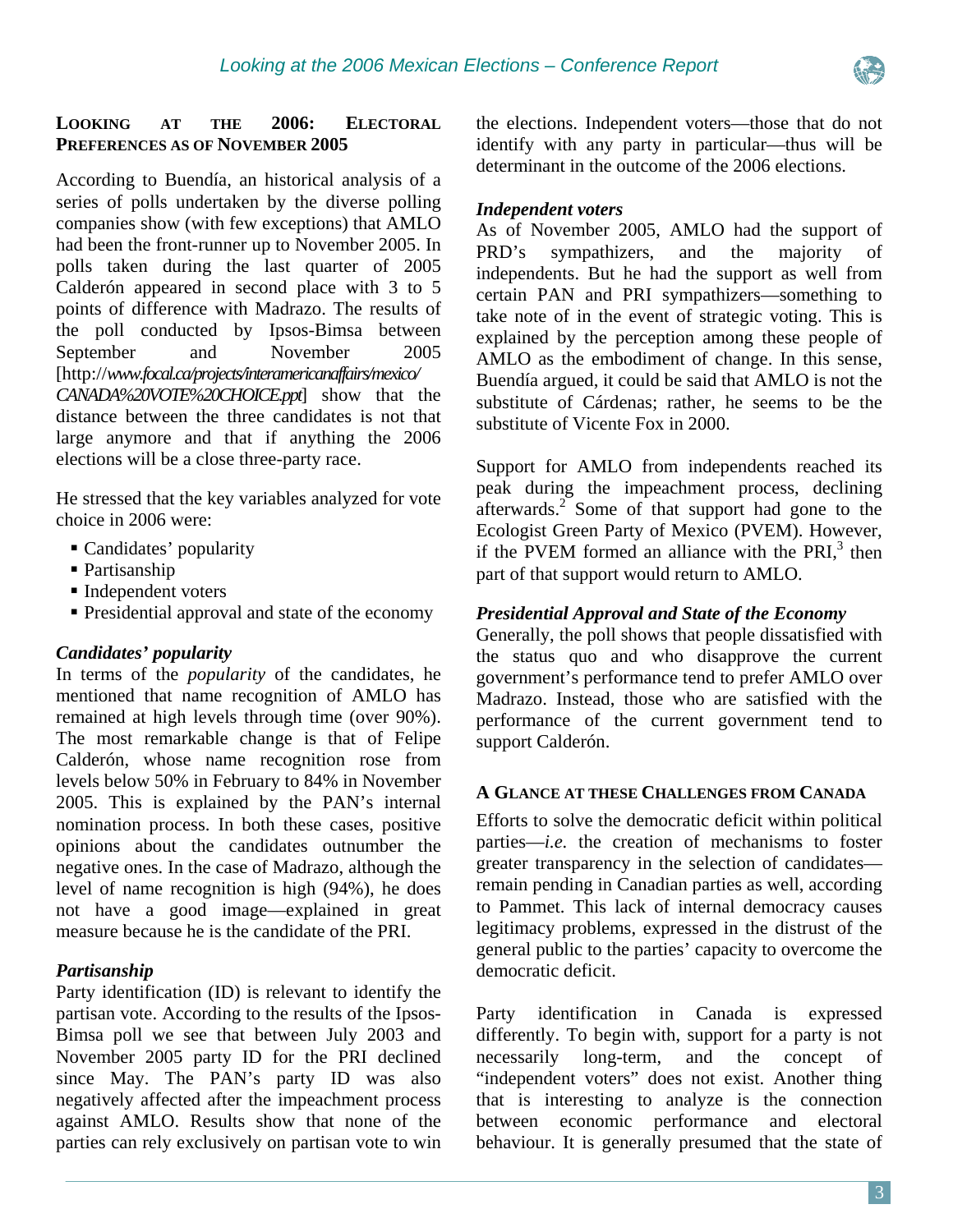the economy will have an impact on the electorate's preferences. However, as the trade relationship with the US has deepened under the North American Free trade Agreement, it has become more difficult to propose a different economic agenda.

What we have seen in the past years is an increasing rate of abstention, which is likely to rise.

#### **OPENING THE FLOOR**

The following are questions that were raised to the panel**.** 

- a) Elections and the Federal Electoral Institute's (IFE) capacity to ensure fair and clean elections
- b) Crime and justice and their impact in the electorate's preferences
- c) Potential for disruptions during and after the electoral process
- d) Impact of media coverage in the electorate's preferences
- e) Existence of rules to allow the participation of indigenous candidates

#### *Jean-François Prud'homme*

Currently Mexico has the same type of problems of a consolidated democracy in terms of the elections. Referring to Mexican institutions he stressed that these were strong and that they were going to ensure a fair election. The main challenge is party financing. At the beginning of November IFE tried to propose measures to have greater control over expenditures of parties' primary elections, and to increase its oversight capacities. In general terms, although at the state level there may be some irregularities, no major disruption is to be expected in these elections. Overall, IFE is an institution that is well perceived. The doubts cast about the capacity of the new IFE to ensure fair elections come out of the selection of the new electoral councillors by the Congress. However, it is a solid institution.

There have been comparisons between Mexico and Venezuela but neither is AMLO like Hugo Chávez, nor is the Mexican political system similar to that of Venezuela.

#### *Jorge Buendía*

There is a tendency to identify AMLO as a brand of populism and that perception may play in the election.

Abstention is also high in Mexico and it has to do with disenchantment, migration and to the fact that a large proportion of the population is young. In 1994 there was a big turnout rate, related probably with the great publicity that was given to the new electoral ID card.

What was noted in the primaries is that the winner will not necessarily be the party that spent the largest amount of money. After a threshold of spending, there is no more impact on the results.

With respect to the inclusion of minorities, three states in Mexico have implemented provisions to establish electoral districts that contemplate the inclusion of indigenous peoples. However, even with the existence of these districts, there is no guarantee as to how this may play in elections. Will parties nominate indigenous candidates to run? And will the electorate vote for indigenous candidates?

Public security does not have a lot of impact in voter's preferences because it is very hard for voters to identify what level of government is ultimately responsible for this.

With regards to the media, now that the rest of the candidates have been selected AMLO will have to share coverage. Moreover, because of the outcome of the PAN's primaries, Calderón is becoming the media's centre of attention. With respect to the potential negative impact that the confrontation between Elba Esther Gordillo and Roberto Madrazo—in a telephone conversation broadcast in a radio show—may have had in the perception of the electorate is not clear. There was only one poll that was undertaken after that conversation and no major changes were observed.